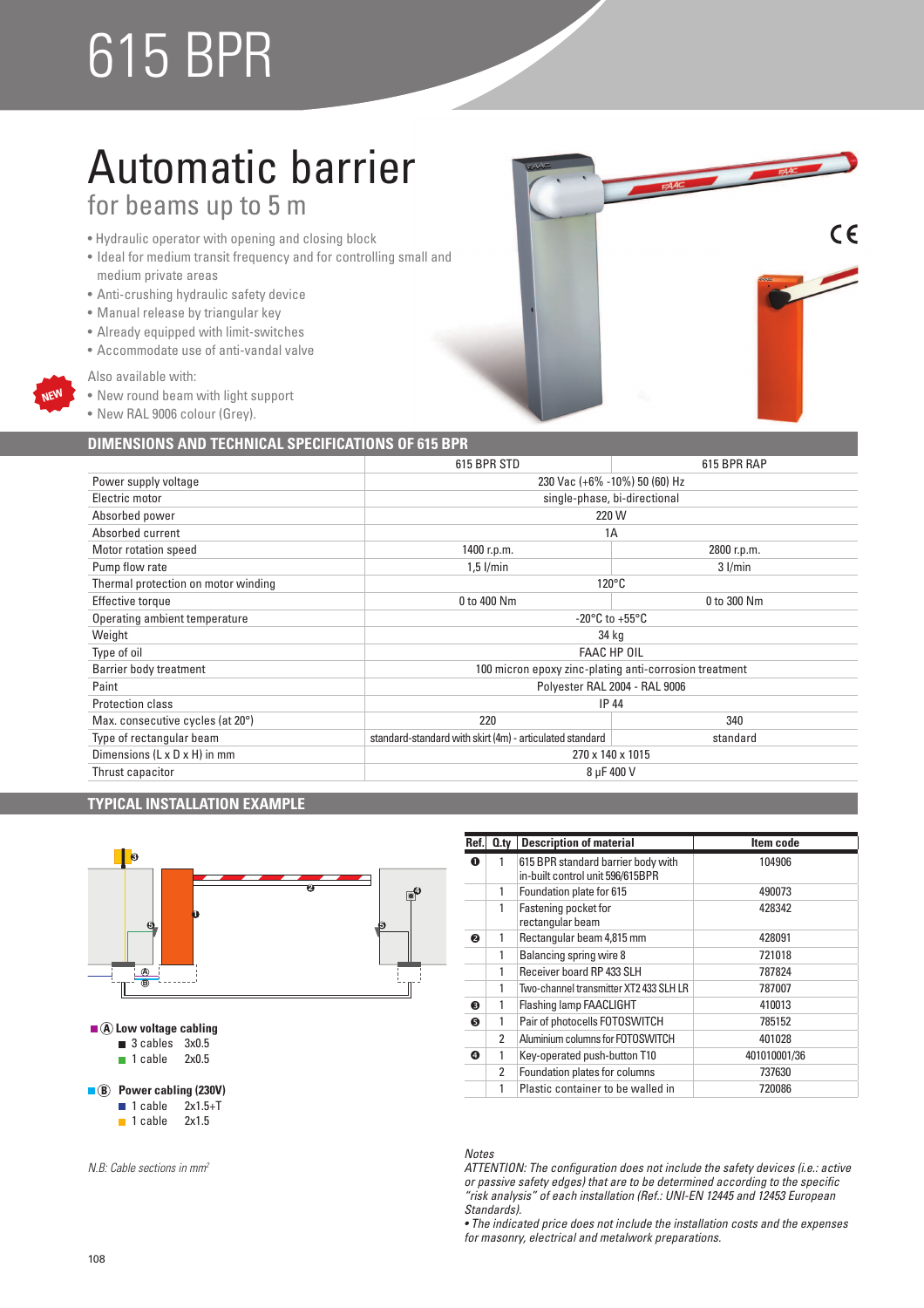

### **615 BPR**

| <b>Model</b>                       | Use                     |                            | <b>Control</b>                  | Item code            |        |
|------------------------------------|-------------------------|----------------------------|---------------------------------|----------------------|--------|
|                                    | Beam max.<br>length (m) | <b>Opening</b><br>time (s) | <b>Use</b><br>frequency $(\% )$ | unit                 |        |
|                                    |                         |                            |                                 |                      |        |
| 615 BPR standard                   | 5.00                    |                            | 50                              | Built-in 596/615 BPR | 104906 |
| 615 BPR standard RAL 9006 Grey NEW | 5.00                    |                            | 50                              | Built-in 596/615 BPR | 104910 |
| 615 BPR rapid                      | 2.50                    |                            | 40                              | Built-in 596/615 BPR | 104907 |
| 615 BPR rapid RAL 9006 Grey NEW    | 2.50                    |                            | 40                              | Built-in 596/615 BPR | 104911 |

**The packages 615 include:** barrier body, hydraulic transmission system complete with hydraulic control unit and double-acting piston, installation accessories, a triangular release key.





**Built-in control board 596/615 BPR Technical specifications page 149**





**Skirt kit (\*) length 2 m (only for standard rectangular beams) Item code 4282431**



**Skirt kit (\*) length 3 m (only for standard rectangular beams) Item code 4282441**



**Articulation kit - max. ceiling height 3 m (only for standard rectangular beams)**

**Item code 428137**



### **Standard rectangular beams - 5 lengths:**

| Length    | $1.815$ mm |
|-----------|------------|
| Item code | 428087     |
| Length    | 2.315 mm   |
| Item code | 428088     |
| Length    | 2.815 mm   |
| Item code | 428089     |
| Length    | 3,815 mm   |
| Item code | 428090     |
| Length    | 4.815 mm   |
| Item code | 428091     |



**Round beams (while stocks last)**

| Length    | $2.500$ mm |  |
|-----------|------------|--|
| Item code | 428078     |  |
| Length    | 3,000 mm   |  |
| Item code | 428075     |  |
| Length    | 4.000 mm   |  |
| Item code | 428079     |  |
| Length    | 5,000 mm   |  |
| Item code | 428149     |  |
|           |            |  |



**Fastening pocket for rectangular or round beams**

**Rectangular beams Item code Round beams (while stocks last) Item code 428152**



**Foundation plate**

```
Item code 490073
```


**End foot for rectangular beams (\*) Support fork for beams**

**Item code 428215 Item code 722633**

### **Notes**

• IMPORTANT: the beam fastening pocket and the balancing spring are not included in the case and must be ordered separately. Consult "Specific Accessories" and "Balancing springs".

 $\bullet$  (\*) For use of the skirt kit and/ or end foot, we advise you to select the most suitable balancing spring (see relevant table on the following page).





**Additional triangular release key Fork support plate Anti-vandal valve (10 pcs package)**



**Item code 737621 Item code 713002 Item code 401066**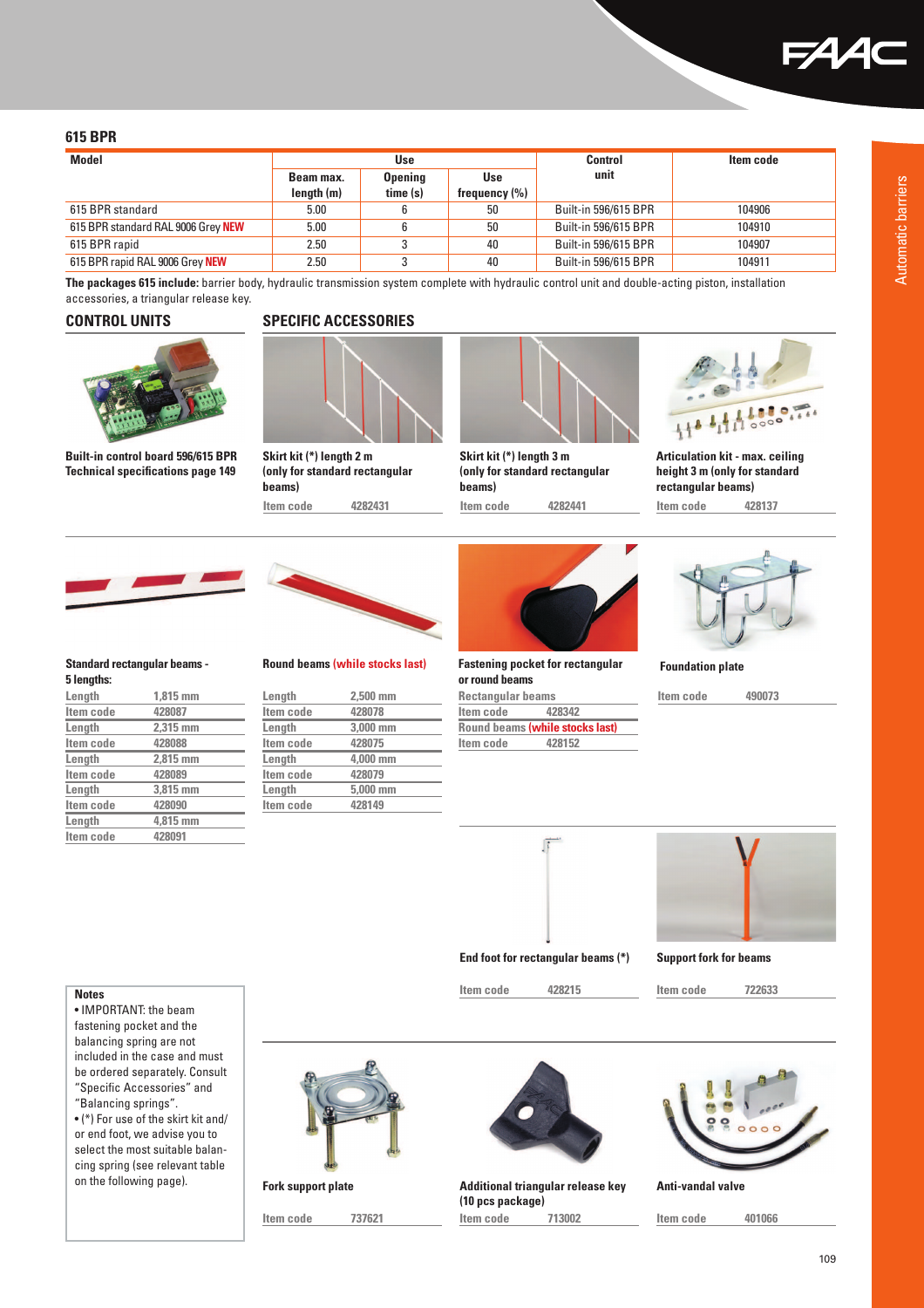# 615 BPR



# **Available starting May 2012**

## **S ROUND BEAMS AND SPECIFIC ACCESSORIES**





 **Length 2,300 mm Round beams S (stickers not included)**

| Item code | 428045   |
|-----------|----------|
| Length    | 3,300 mm |
| Item code | 428042   |
| Length    | 4.300 mm |
| Item code | 428043   |
| Length    | 5,000 mm |
| Item code | 428002   |



**Item code 428445 S 615/620 round beams**



 $\mathbb{R}$ 

 **Item code 428442**

 **Item code 728487 Support fork for S/L round beam**

**Sn Kit for connecting 615 round beam Support fork for S/L round beam Reflective strip kit Luminous cord package support fork lights containing 11 m Item code 728488 Item code 490117 Item code 390081 Item code 390993**



**2 m skirt kit for S/L round beam**

 **Item code 428441**

110